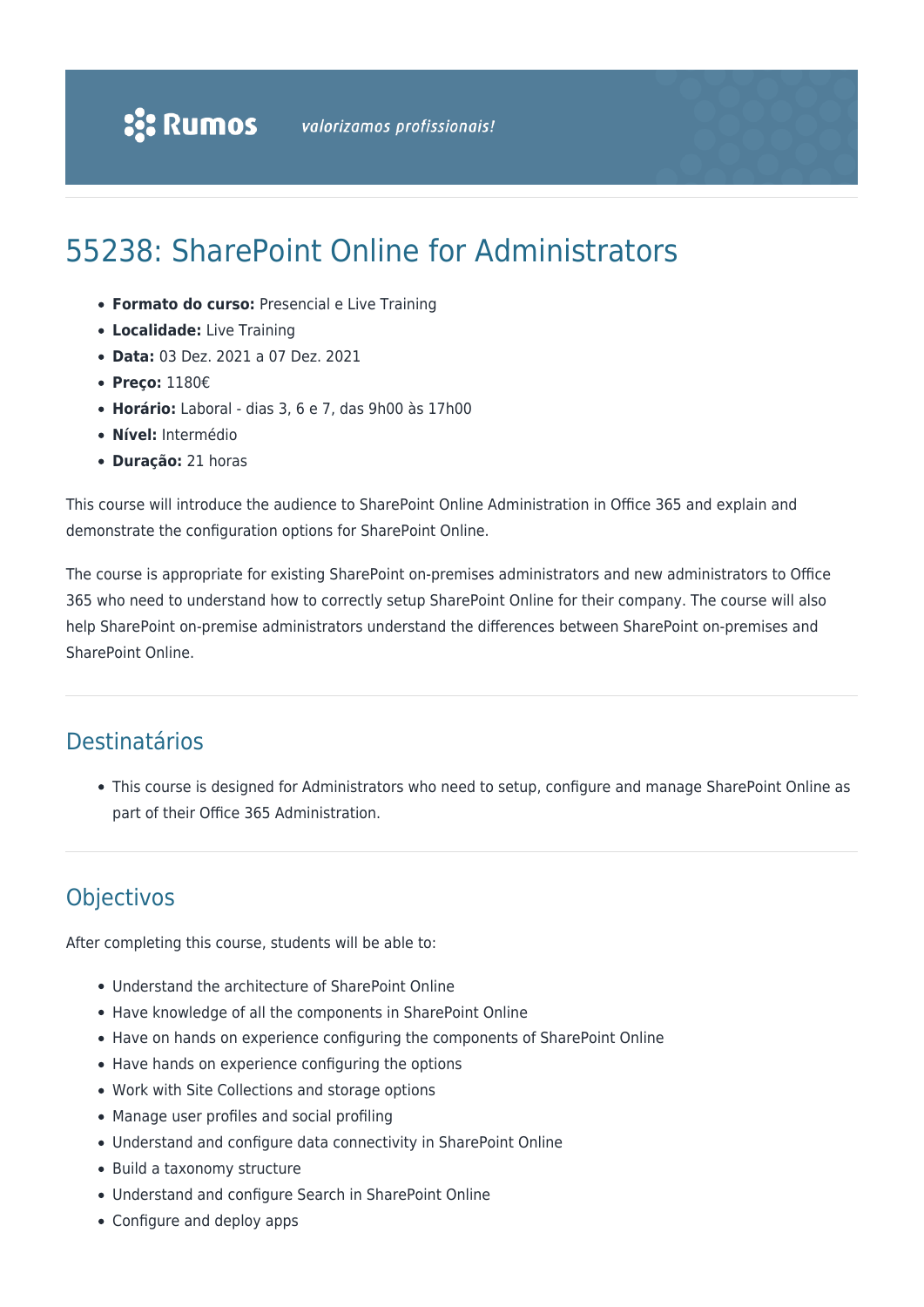- Understand and define Enterprise content management and data loss prevention.
- Configure additional options and features in SharePoint Online such as Information Rights Management

### Programa

#### **Introduction to Office 365 and SharePoint Online**

This first module will take you on a tour of Office 365 and SharePoint Online and ensure you are familiar with all the components that will be covered in later modules. You will understand the way identity management works in Office 365 and also the tools required to manage the environment. You will also learn about the options for migrating to SharePoint Online and building hybrid scenarios.Lessons

- Introduction to the Office 365 Administration Center
- Configure Reporting
- Accessing SharePoint management tools
- Accessing security and compliancy
- Managing Office 365 and SharePoint Online with PowerShell
- Comparing On Premises SharePoint with SharePoint Online
- User identity in Office 365 and SharePoint Online
- Manging user domains
- Building Hybrid scenarios
- OneDrive and Sites redirection
- Yammer redirection
- Understand hybrid search
- Hybrid business data connectivity
- Hybrid taxonomy

Lab 1: Configuring the Office 365 environment

- Create a new Outlook.com account
- Create a new Office 365 Trial
- Install Azure Active Directory PowerShell
- Install SharePoint Online Management Shell
- Create test users
- Install Office 2016 on to your client

- Describe the key components of SharePoint Online
- Navigate Office 365 and SharePoint admin centers
- Understand identity management
- Understand how to manage the environment in PowerShell
- Understand hybrid scenarios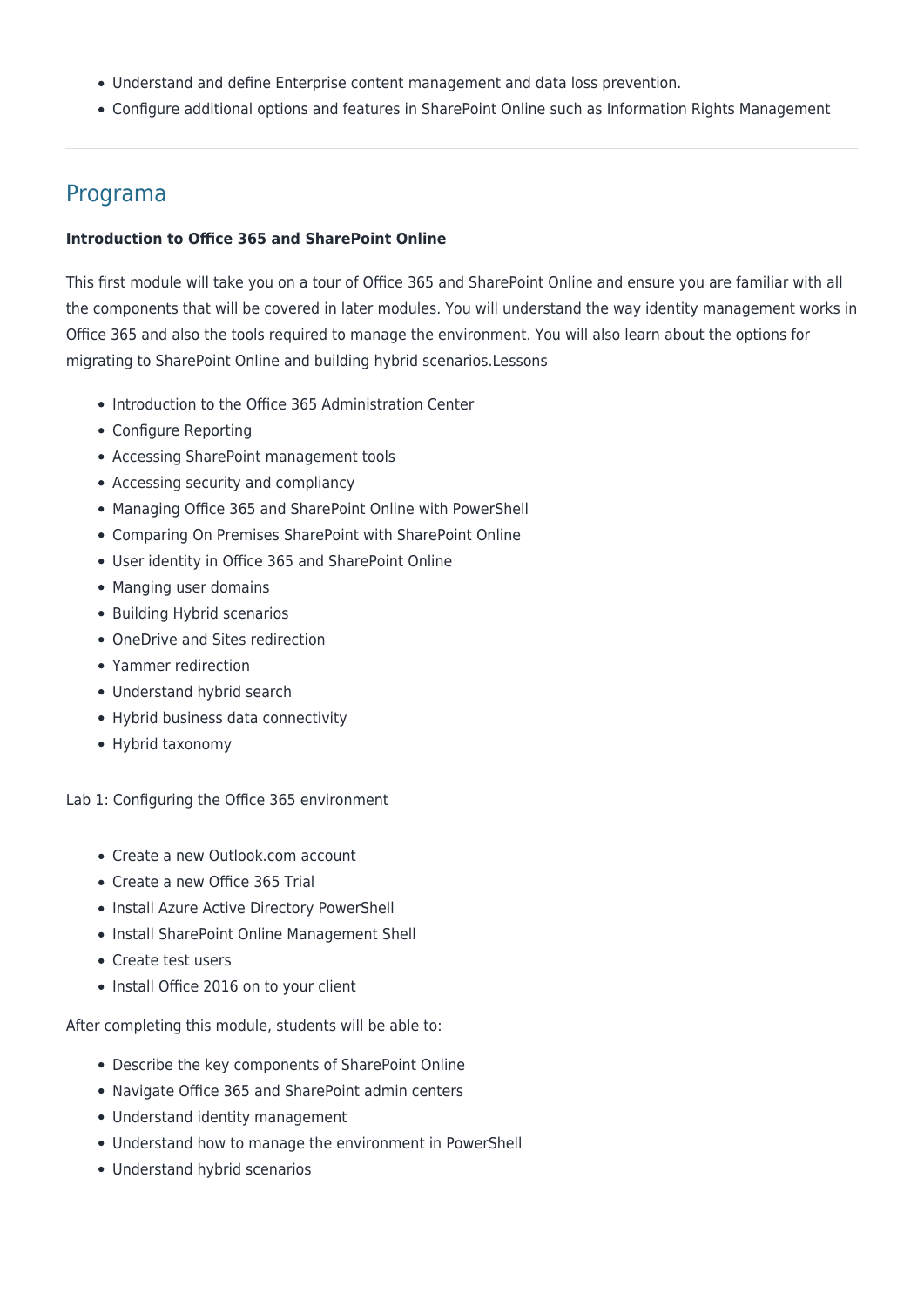#### **Working with Site Collections**

This module with help you to understand the topology of site collections and how to create and manage them. You will learn how to define delegated control and administration plus configure storage options and quotas for different site collections. You will learn how to configure external access to your content and sharing with external identities and finally how to delete and recover site site collections including PowerShell management.

#### Lessons

- Understand the topology of site collections
- Creating Site Collections
- Defining ownership and security for site collections
- Configuring Storage
- Configure External Access to site collections
- Recovering site collections
- Configure external sharing
- Managing site collections with PowerShell

#### Lab 1: Managing Site Collections

- Create a new site collection using the UI
- Create a new site collection using PowerShell
- Configure Storage Quotas
- Configure external sharing
- Restore site collections
- Create a sub site and deploy content for later labs

After completing this module, students will be able to:

- Understand Site Collections
- Manage and delegate site collections
- Configure external sharing
- Delete and Restore site collections
- Manage site collections with PowerShell

#### **Managing User Profiles**

User Profiles are a key part of any social and collaboration platform and in this module you will learn how to manage the user profile options in SharePoint Online including the building of custom profile properties. You will also learn how to create and configure audiences for targeted content and then use the audiences for personal site redirection. Finally you will learn how to configure the search options and cleanup jobs for the profile service.

#### Lessons

- Overview of the profile service
- Defining profile properties
- Map profile properties to a term store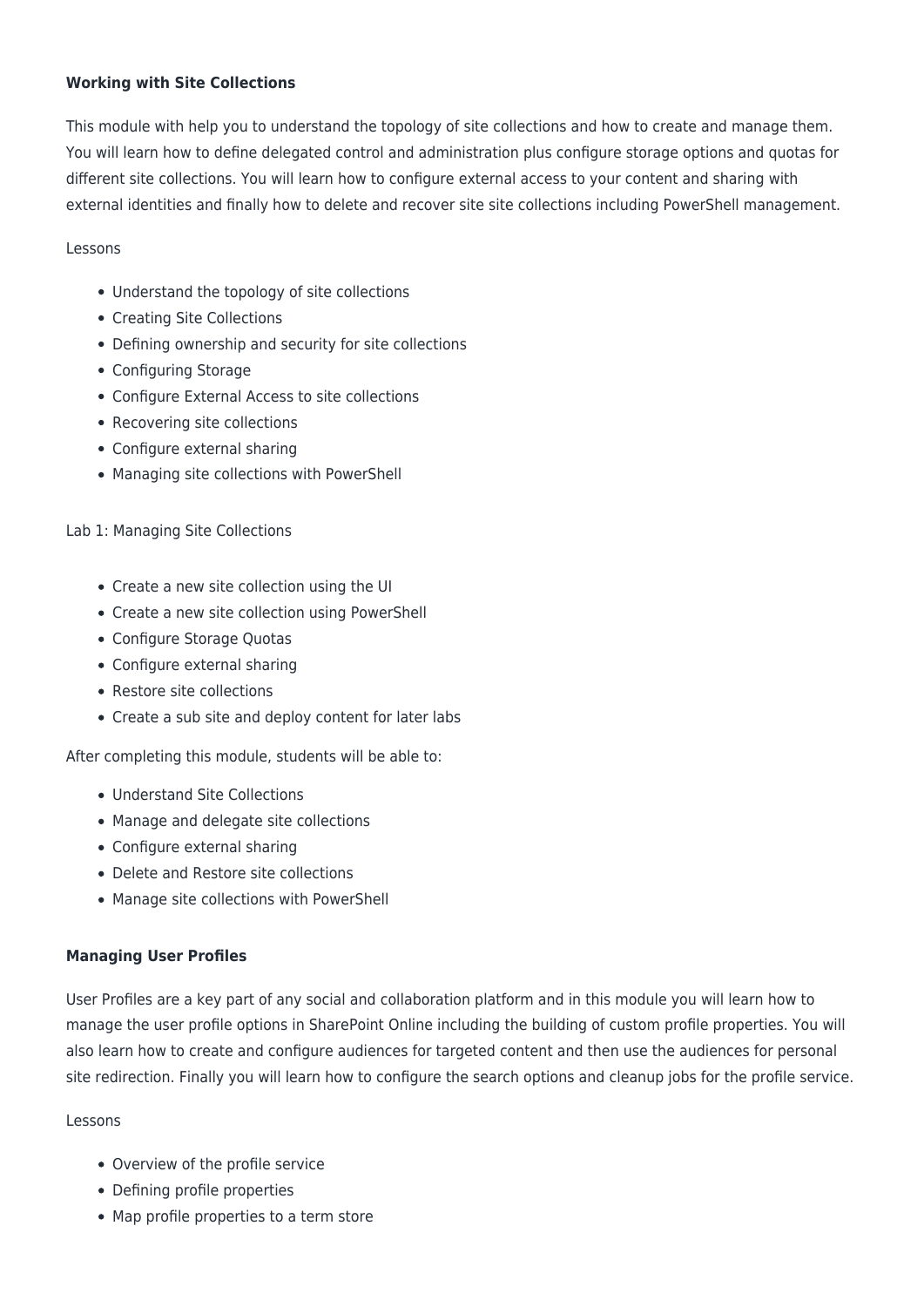- Creating custom profile properties
- Managing audiences
- Creating audiences
- Managing user profile policies
- Configure trusted my site host locations
- Configure preferred search center locations
- Defining read access permission levels
- Configuring newsfeed options
- Setup email notifications
- Configure my site cleanup

Lab 1: Managing the User Profile service

- Create a new custom user profile property
- Create a custom property mapped to a metadata term
- Create an Audience using profile properties and target content
- Configure My Site cleanup accounts

After completing this module, students will be able to:

- Understand the profile service in SharePoint Online
- Create a custom property mapped to a metadata term
- Define profile policies and security control
- Create and manage audiences
- Define management of my sites when a users my site is deleted

#### **Manage Business Connectivity Services**

This module focuses on the challenge of SharePoint of displaying data that resides in other data sources and then displaying that data in SharePoint sites. The business connectivity service is designed to allow data connections to be defined in order to display data from other locations such as Azure SQL and then allow users to add data web parts without the need to understand data connection configuration. You will also learn the importance of using the secure store service along side business data connections to define data access to remote data storage using single sign on.

#### Lessons

- Overview of the business connectivity service
- Introduction to BDC definition files
- Creating BDC definition files
- Introduction to the secure store service
- Configuring the secure store service
- Creating secure store target application settings
- Configure connections to cloud services
- Configure connections to on-premises services
- Tools to build data connections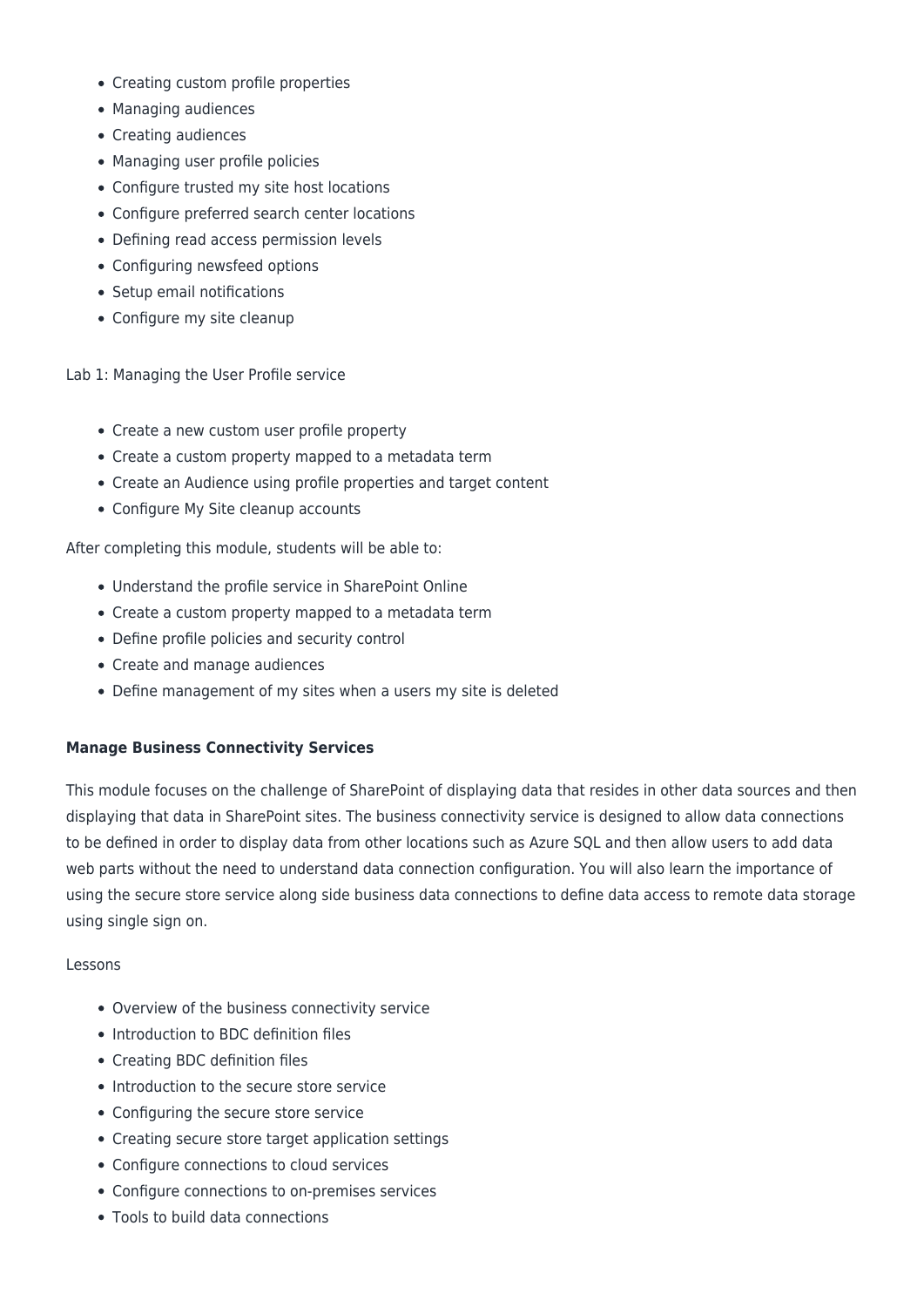- Creating external content types
- Building external lists using external data

Lab 1: Managing the business data connectivity service

- Create a new secure store application
- Create a new BCS BDC connection
- Create an external content type
- Create a new external list to leverage the external data

After completing this module, students will be able to:

- Describe the key features of the business connectivity service
- Introduction to the Secure Store Service
- Understand the architecture of BCS and Secure store
- Learn how to build XML definition files for use in the BCS service
- Configure Single sign on credentials to external data sources
- Build external content types
- Create external lists

#### **Managing the Term store**

The term store is a key component of Enterprise Content Management and findability and this module will cover the creation of a term store through to building term sets and applying them to content. Terms can also be part of a social profile structure as well and you will learn how to inject terms through the UI and via PowerShell.

#### Lessons

- Overview of the term store
- Understanding terms and life cycle management
- Creating term groups
- Creating the term store
- Creating Term Sets in the UI
- Creating Term Sets via importing via a CSV
- Creating terms in the UI
- Creating terms via PowerShell and CSOM
- Manage terms with synonyms and pinning
- Configure delegated administration

Lab 1: Creating and Managing the Term Store

- Create a Term Group and Term Set
- Manage Terms with PowerShell and CSOM
- Manage Terms with synonyms and pinning
- Configure delegated administration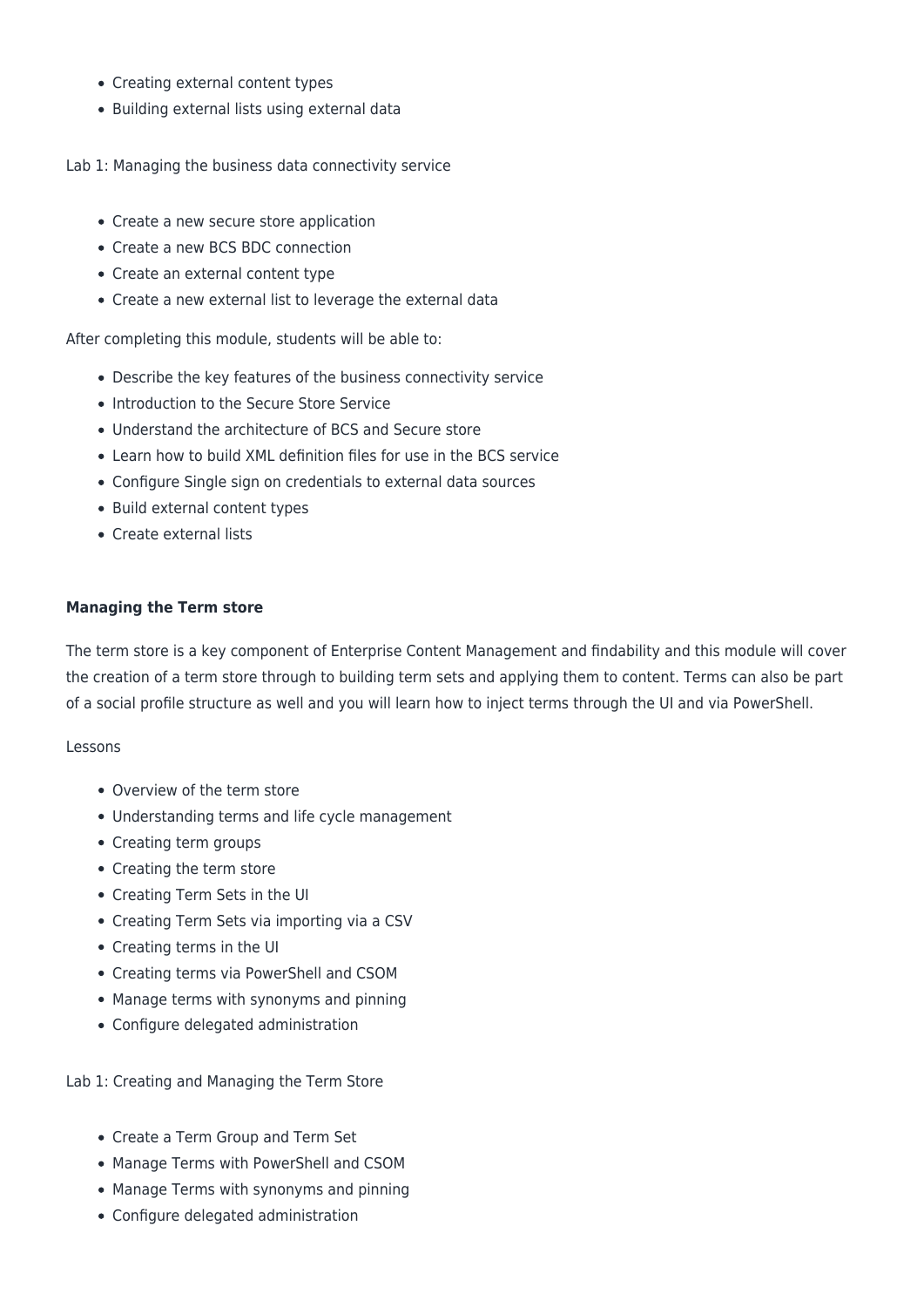After completing this module, students will be able to:

- Understand the value of the term store in SharePoint data and lifecycle management
- Use terms to enable better search and findability
- Build term stores and terms
- Manage terms through synonyms and pinning
- Create terms via PowerShell
- Delegate administration rights
- Add terms to content and profiles

#### **Configuring Search**

Search is one of the most important tools available to a user in SharePoint as it enables data to be found and targeted in various ways. This module will show what options are available to extend the search service with powerful search optimization tools such as result sources and managed properties to enable search web parts to be used as part of a targeted content deployment. You will also learn about exporting the search configuration and importing it to other site collections or even other tenants.

#### Lessons

- An Introduction to the search service
- Understanding Managed Properties
- Create Managed Properties
- Manage Authoritative pages
- Understand Result sources
- Create and configure result sources
- Understand Query rules
- Promoting results through query rules
- Remove search results from the index
- Exporting search configurations
- Importing search configurations

#### Lab 1: Managing and configuring the Search Service

- Create a new managed property
- Create a new result source
- Create a query rule
- Create a custom search web part
- Export the search configuration

- Understand the search service
- Configure managed properties and extend the search schema
- Define Authoritative pages
- Understand result sources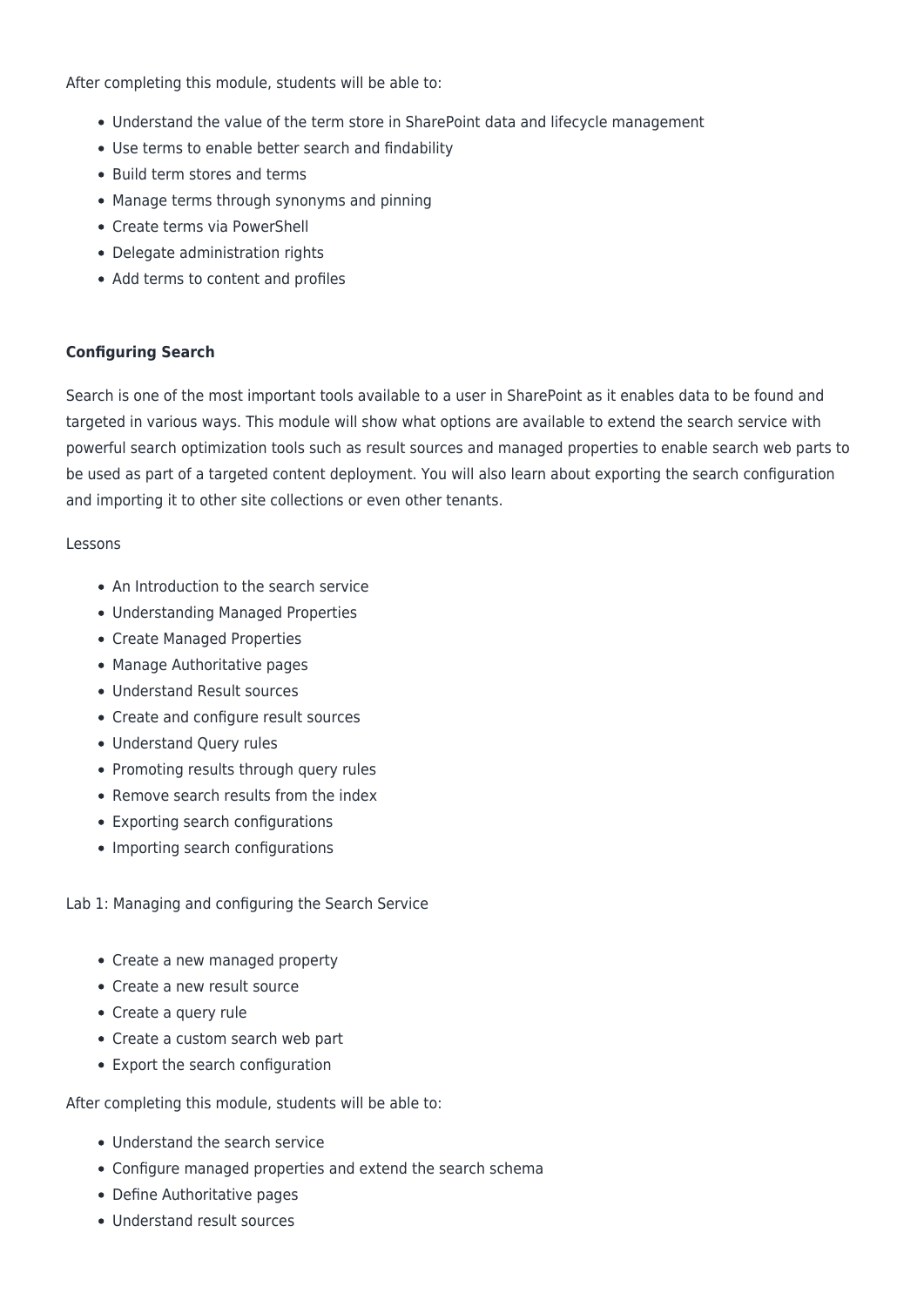- Configure new result sources
- Apply result sources to search queries
- Understand query rules
- Promote results through query rules
- Removing search results from the index
- Export search configurations
- Import Search configurations

#### **Configuring Apps**

This module will focus on the configuration and deployment of the application management service in SharePoint Online. Apps are a great way to add features and functionality to SharePoint and Apps can be deployed in several ways into SharePoint Online including via the store and via the Application catalog. You will learn how to configure apps from both environments as well as deploying a full commercial app from a 3rd party.

#### Lessons

- An Introduction to Apps
- Understanding the App Catalog
- Building the App catalog
- Adding Apps to the catalog
- Add Apps to your SharePoint sites
- Adding Apps via the marketplace store
- Manage App licensing
- Configure store access settings
- Monitoring app usage

Lab 1: Configuring Apps

- Create and configure an app catalog
- Add an Office 365 store app
- Add an app via the app catalog
- Add an Azure app
- Monitor and Manage app usage

- Understand how apps work in SharePoint Online
- Learn the differences between store apps and catalog apps
- Build the app catalog site collection
- Deploy apps to the catalog
- Add apps to SharePoint sites
- Understand the difference between Azure Apps and SharePoint apps
- Deploy an Azure app
- Understand licensing
- Configure access to the online store marketplace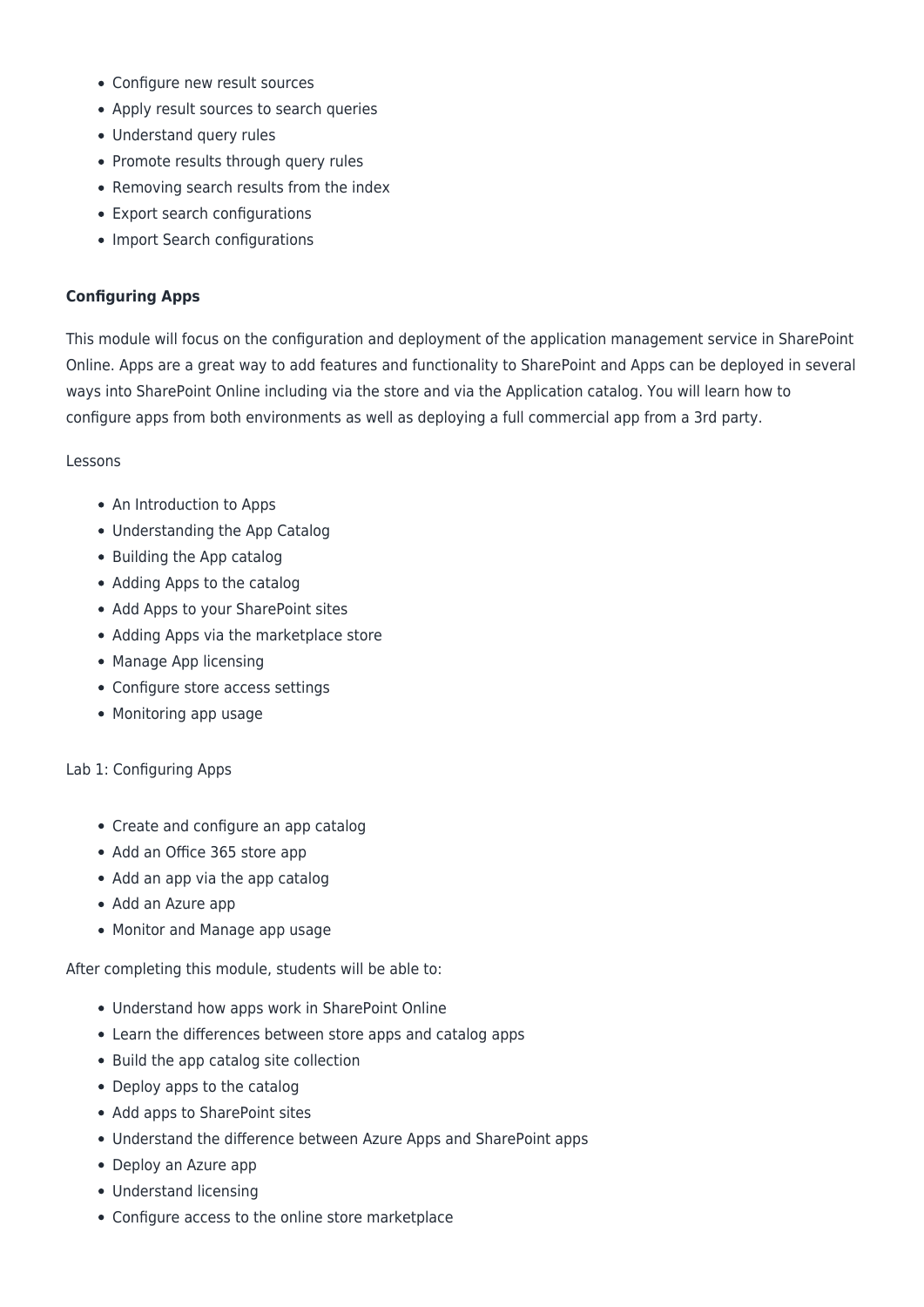• Monitoring and managing app usage

#### **Enterprise Content Management in SharePoint Online**

Enterprise Content Management (ECM) deals with the control and management of data as it is created and stored in SharePoint Online. In this module you will learn about lifecycle management, document management and data loss prevention capabilities in SharePoint Online. You will learn how to build various components to help manage ECM such as records centers, policy centers and visit the compliancy and security center to configure eDiscovery and data loss prevention.

#### Lessons

- An Introduction to ECM in SharePoint Online
- Components of ECM
- Understanding In-Place records management
- Configure In-Place records management
- Understanding the records center
- Build and configure a records center
- Understanding the compliancy policy center
- Build a compliancy policy center and configure policies
- Discover the security and compliancy center
- Configure an eDiscovery center
- Build an eDiscovery case
- Understand data loss prevention
- Build a data loss prevention policy and query

Lab 1: Configuring ECM in SharePoint Online

- Configure In-Place Records Management
- Create a Records Center
- Create an eDiscovery case
- Create a compliance policy center
- Configure DLP

- Understand the components of ECM in SharePoint Online
- Configure In-Place records management
- Build a records center
- Send data to a records center based on property values
- Discover the compliancy center
- Build new compliancy policies
- Discover the security and compliancy center in Office 365
- Build eDiscovery cases
- Discover data based on compliancy requirements